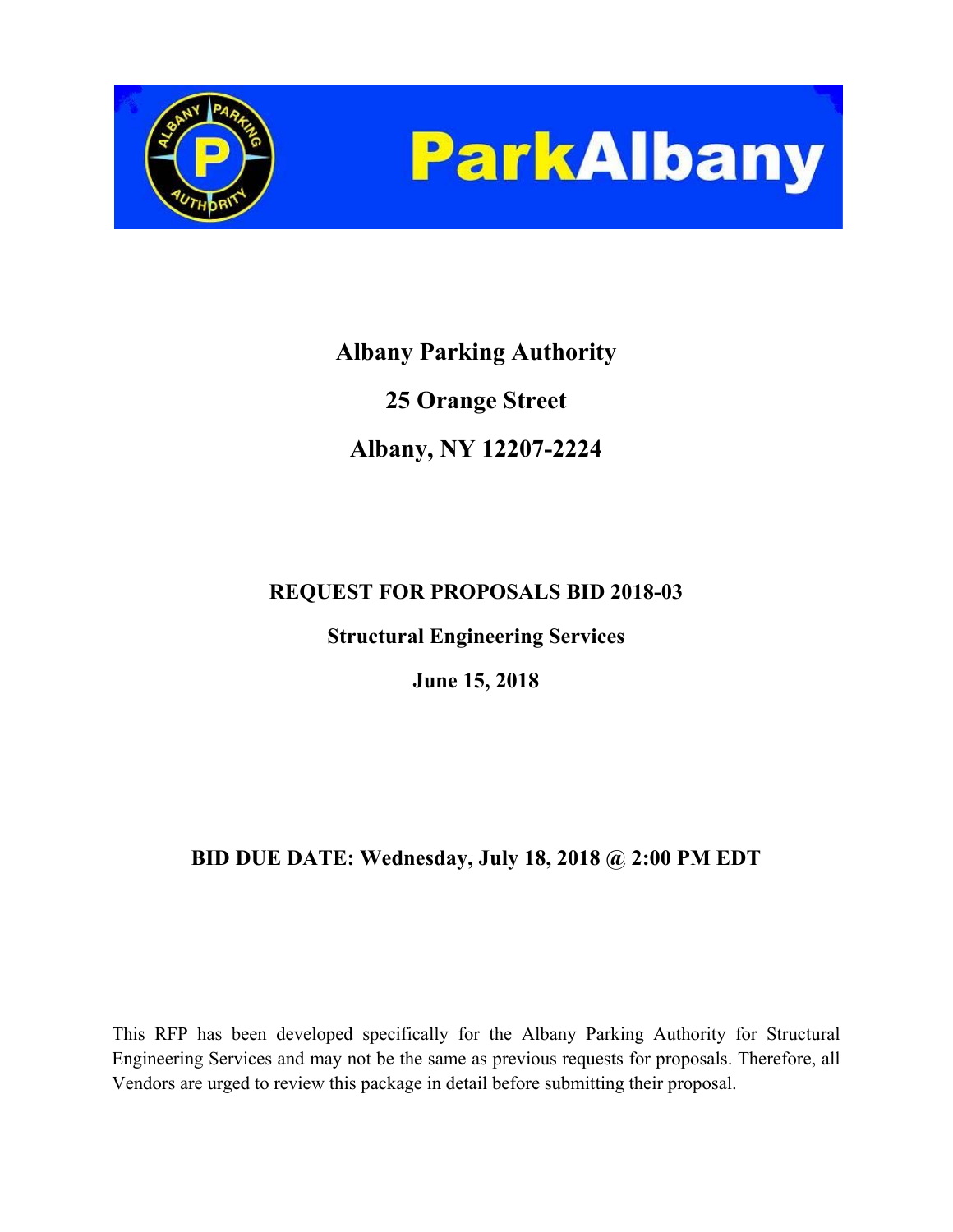#### **SECTION 1: PURPOSE**

- 1.1 The Albany Parking Authority hereby requests proposals from qualified engineers and engineering firms to provide professional structural engineering services relative to the evaluation of publically owned buildings/structures located in the City of Albany. The services include evaluating buildings/structures for structural stability and outlining remediation recommendations to the Albany Parking Authority. Minority Business Enterprises and Women's Business Enterprises are strongly encouraged to submit proposals.
- 1.2 Anticipated Procurement Schedule:

| <b>Issue RFP</b>                               | Friday, June 15, 2018     |
|------------------------------------------------|---------------------------|
| Pre-Bid Meeting                                | Friday, June 29, 2018     |
| <b>Questions Submitted</b>                     | Thursday, July $5, 2018$  |
| Questions & Answers Posted                     | Tuesday, July 10, 2018    |
| Proposals Due                                  | Wednesday, July 18, 2018  |
| <b>Award Project</b>                           | Wednesday, July 25, 2018  |
| <b>Condition Assessment/Remediation Report</b> | Wednesday, August 1, 2018 |
| <b>Construction Bid Docs</b>                   | Wednesday, August 8, 2018 |

#### **SECTION 2: RECEIPT OF PROPOSALS**

2.1 Five (5) copies of the proposal must be received in a sealed envelope marked "Proposal Enclosed – "Engineering Services" no later than **July 18, 2018 at 2:00p.m.** at the following address:

> Matthew Peter, Executive Director Albany Parking Authority 25 Orange Street Albany, NY 12207-2224 (518) 434-8886 MPeter@parkalbany.com

Inquiries and correspondence related to this RFP should be addressed to Mr. Peter (at the address above), and if Mr. Peter is not available, please contact:

> Sean Palladino, Associate Director Albany Parking Authority 25 Orange Street Albany, NY 12207-2224 (518) 434-8886 Spalladino@parkalbany.com

2.2 Each proposal submitted will be the document upon which the Albany Parking Authority will make its initial judgment regarding each proposer's qualifications, methodology, and ability to provide the requested services.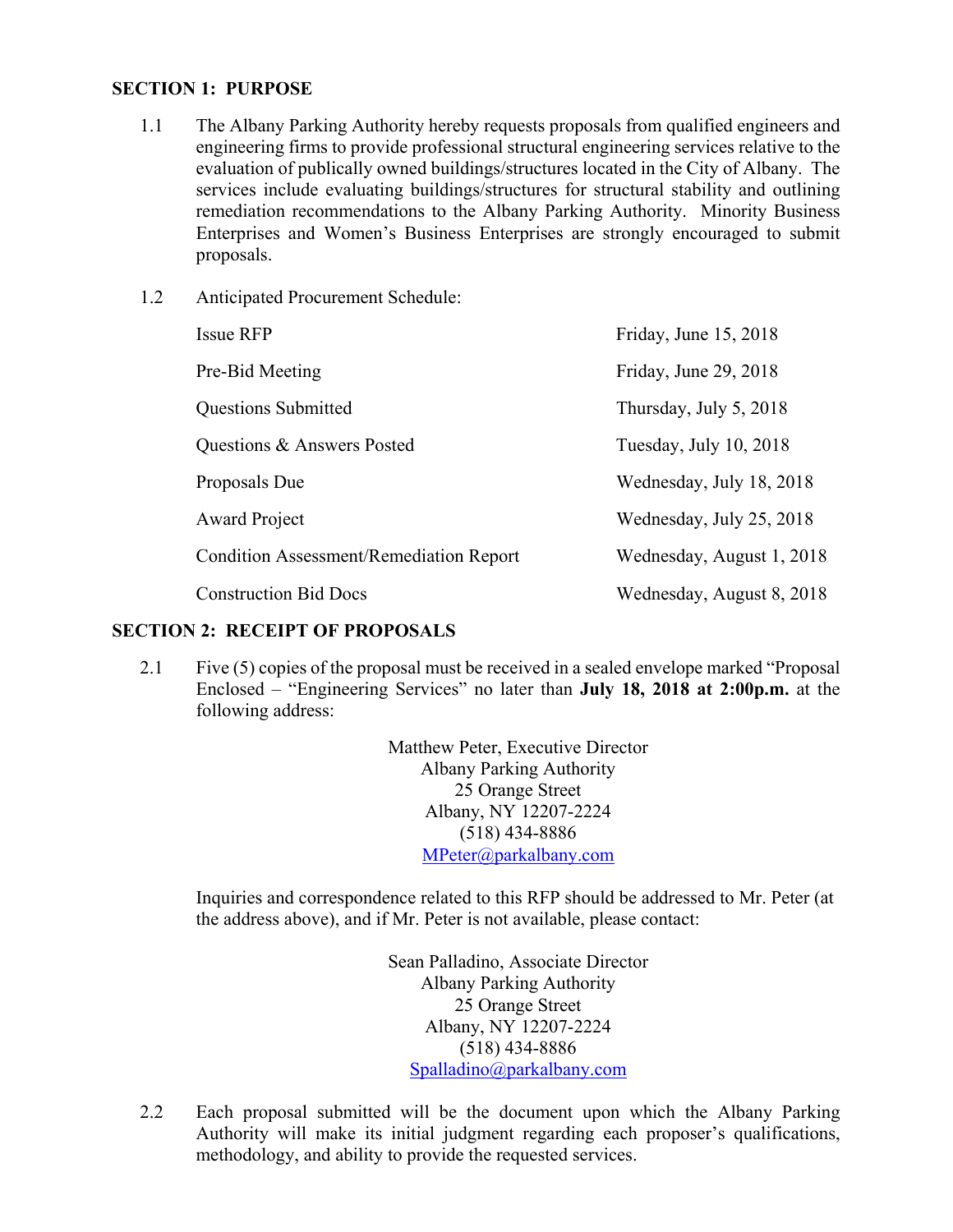- 2.3 Those submitting proposals do so entirely at their own expense. There is no express or implied obligation by the Authority to reimburse any firm or individual for any costs incurred in preparing or submitting proposals, preparing or submitting additional information requested by the Authority, or participating in any selection interviews.
- 2.4 Submission of any proposal indicates an acceptance of the conditions contained in this Request for Proposals unless the submitted proposal clearly and specifically states otherwise.
- 2.5 The Albany Parking Authority reserves the right to accept or reject any and all proposals in whole or in part, to waive any and all informalities, and to disregard all non-conforming, non-responsive or conditional proposals.
- 2.6 The Albany Parking Authority reserves the right to award the contract, in whole or in part, to one or more firms and individuals.
- 2.7 Any award of the structural engineering services work shall be conditioned on the later execution of a formal written contract with such terms and conditions as determined in the sole discretion of the Albany Parking Authority. The Albany Parking Authority reserves the right to revoke or rescind any award at any time prior to the full execution of a formal written contract.

#### **SECTION 3: QUALIFICATIONS OF PROPOSER**

- 3.1 Each proposer shall provide a statement of qualifications including:
	- a. A brief history and description of the person(s) or entity/firm submitting the proposal.
	- b. Identification of the professional staff members who will be assigned to this engagement if the proposal is selected. Include a resume for each such professional staff member which details qualifications, years and types of experience, educations, accomplishments, etc. Specify the extent of the availability and commitment of each such professional staff member who will be assigned to this engagement if the proposal is selected.
	- c. At least three (3) references, including addresses and telephone numbers.
	- d. A signed cover letter from a person who is authorized to make representations to bind the person or entity/firm submitting the proposal.
	- e. A summary of Proposer's general experience in engineering services and specific experience as a NYS Licensed Structural Engineer with no less than 5 years' experience as a licensed professional.
	- f. Any additional information which would serve to distinguish the person or entity/firm from other person(s) or entities/firms submitting proposals, such as examples of work similar to the scope of services contemplated by this RFP, any special expertise or experience of the person or entity/firm, etc.
- 3.2 The Albany Parking Authority may make such inquiries it deems necessary to determine the ability of each proposer to perform the services contemplated by this RFP. Proposers shall promptly furnish all information and data for this purpose as may be subsequently requested by the Albany Parking Authority.

#### **SECTION 4: SCOPE OF SERVICES**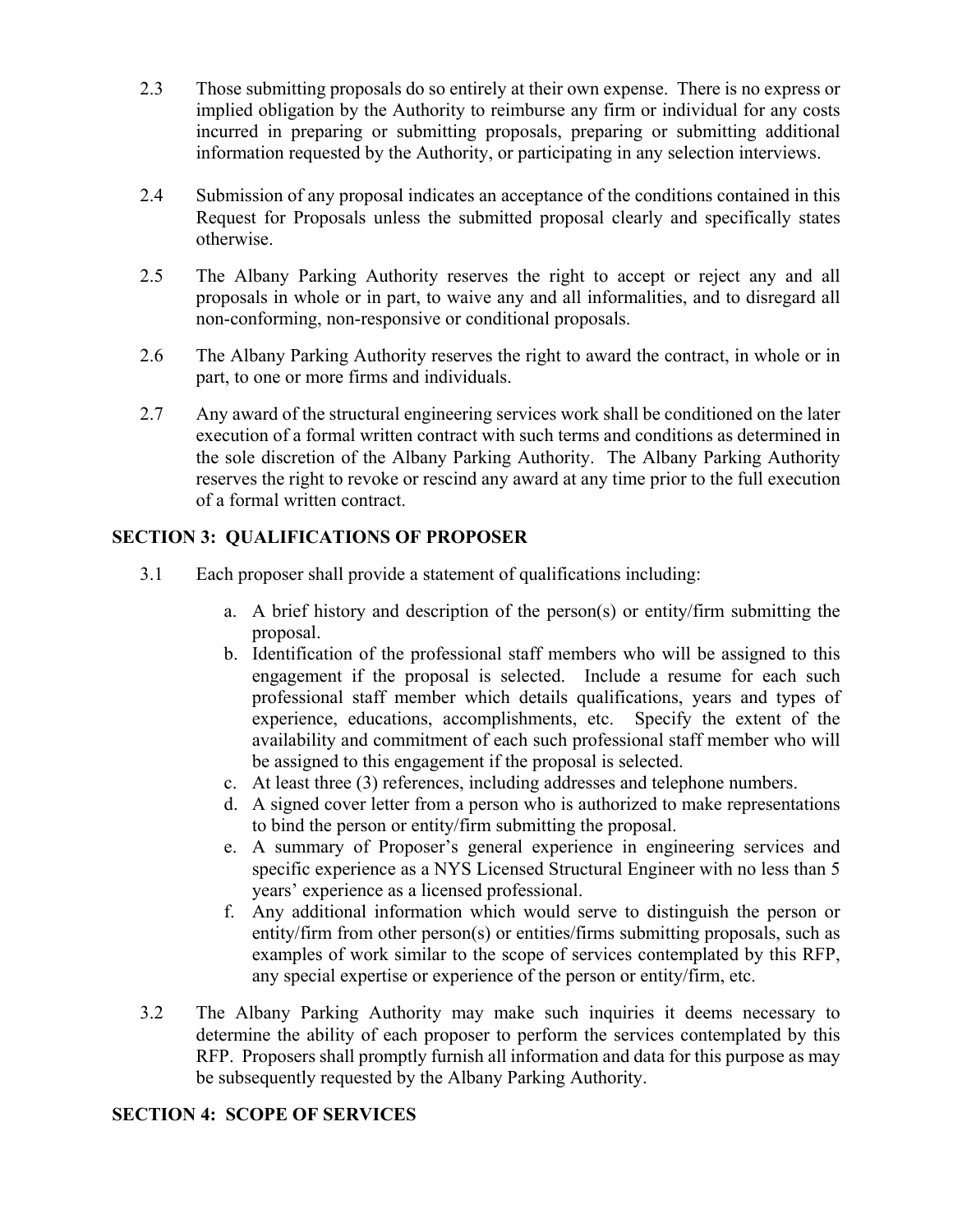- 4.1 Evaluation of specified Buildings/Structures within time period specified by the Albany Parking Authority. The intended term of the contract resulting from this RFP will be one (1) year, commencing on/about July 25, 2018 with five (5) one (1) year options to extend, contingent on APA budget approval. The Authority reserves the right to terminate the contract at any time, with or without cause, upon thirty (30) days written notice to the selected proposer.
- 4.2 Upon evaluation of specified buildings/structures, Engineer shall submit a written condition assessment/remediation plan to the Authority including, but not limited to, the following information: overall physical condition of structure; areas of specific concern, and recommendations for remedial action to include schedule of corrective action to render structure safe (i.e. partial stabilization or removal of building/structure). The condition assessment/remediation report is required to be completed by **Wednesday, August 1, 2018**.
- 4.3. Based on the written plan developed in 4.2 above, Engineer shall draft a Request for Proposal ("RFP") and other related document which can be issued by the Authority in seeking bids from construction vendors for completing the recommended remediation/repairs.
- 4.4 Assist the Authority with evaluation of the bids received in response to the RFP referenced in 4.3 above, and drafting a contract to be used with the construction vendor selected by the Authority to perform the remediation/repair work ("Construction Vendor"). The contract shall be based on a standard AIA form.
- 4.5 Provide engineering/architectural services in overseeing/managing the remediation/repair work conducted by the Construction Vendor pursuant to the contract.
- 4.6 Final monitoring and report prepared and submitted to the Albany Parking Authority.
- 4.7 Periodic monitoring of the stabilization project when necessary.
- 4.8 Provide consultation for other building-related/parking lot matters as deemed necessary by the Albany Parking Authority.

#### **SECTION 5: COST PROPOSAL**

- 5.1 Provide the basic fee(s) which you propose to charge for the services requested in Section 4 above. The fee(s) may be stated as a "lump" sum, a flat "per service" charge, an "hourly" fee, or any combination thereof.
- 5.2 Clearly set forth in detail any and all additional expenses for which you expect to be reimbursed. The proposal must provide a guarantee that no additional fees will be charged to the Albany Parking Authority without prior written consent by the Authority. Please note that the Authority, absent exceptional circumstances, is not expecting to be incurring additional fees beyond those which are identified by bidders in their proposal pursuant to sections 5.1 and 5.2 of this RFP.
- 5.3 The selected proposer shall submit itemized bills, properly executed claim forms, vouchers, and such other necessary information or supporting documentation as may be required by the Albany Parking Authority in order to process payment.

#### **SECTION 6: CONTRACT**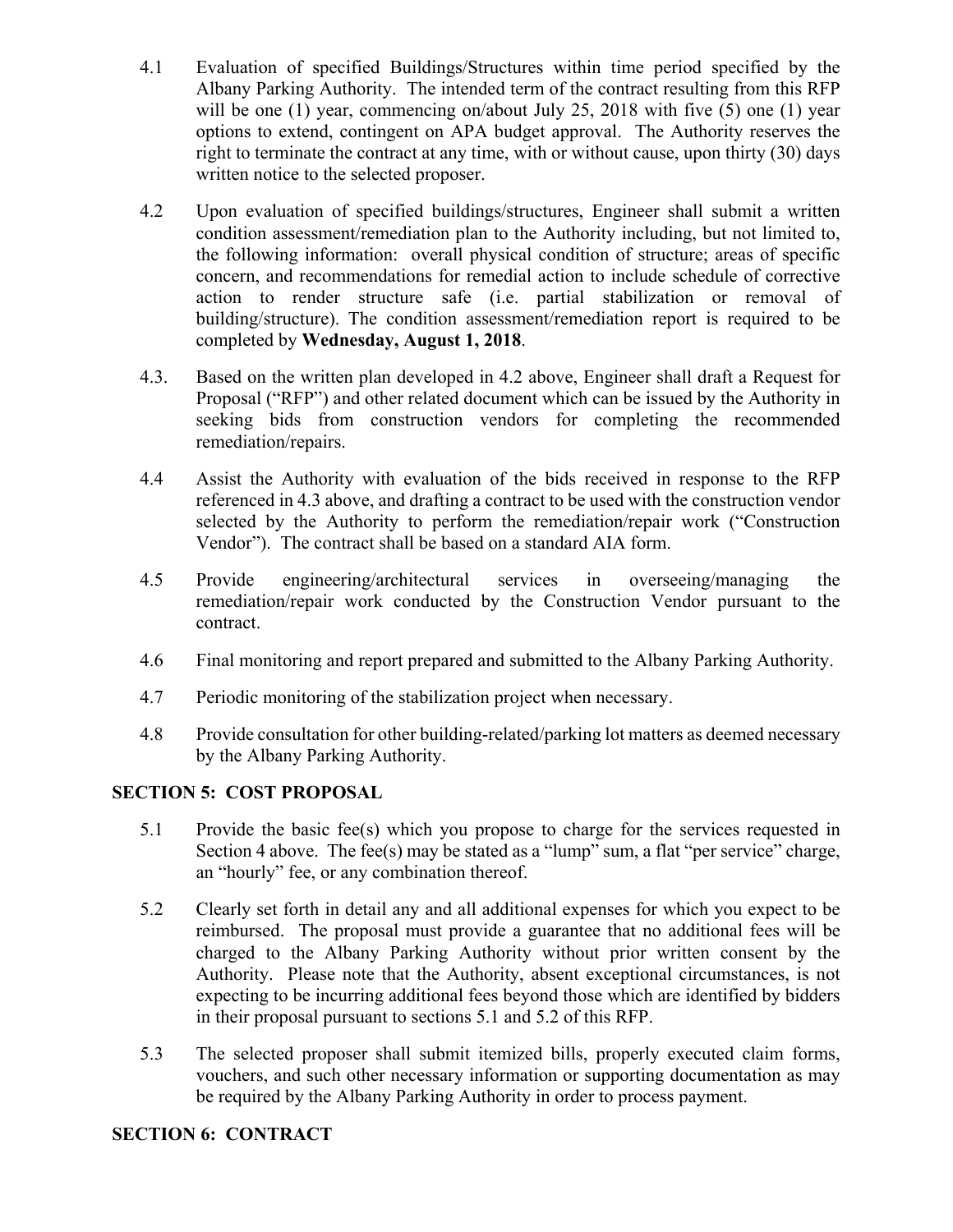6.1 The selected proposer(s) will be required to execute a contract with the Albany Parking Authority. A sample Professional Services Agreement is available upon request. The term of the contract will be one (1) year, commencing on/about July 25, 2018 with five (5) one (1) year options to extend, upon budget approval. Note that the contract will require that the selected proposer provide the Authority with the cost estimate for each subsequent option year on or before each April  $1<sup>st</sup>$ . Any cost increase in the cost estimate for subsequent option years (as compared to the initial year's cost) must be explained and justified in writing to the Authority at the same time as the cost estimate is provided. The Authority reserves the right to terminate the contract at any time, with or without cause, upon thirty (30) days written notice to the selected proposer.

#### **SECTION 7: PROPOSAL EVALUATION**

- 7.1 Proposals shall remain valid until the execution of a contract by the Albany Parking Authority.
- 7.2 Proposals shall be examined and evaluated by the Albany Parking Authority to determine whether each proposal meets the requirements of this RFP. A recommendation will be made for a contract award based on the following criteria:

 \* Proposer's demonstrated capabilities, professional qualifications, and experience in the field of structural engineering.

The wherewithal of the proposer $(s)$  to render the requested services to the Authority in a timely fashion.

- \* Total proposed cost.
- \* Completeness of the proposal.
- 7.3 The selection of a proposal will not be based solely on a monetary evaluation. Considerable weight will be given to experience in the areas required and the track record of the proposer(s).

#### **SECTION 8: ALTERNATIVES**

8.1 Proposals may include alternative matters or items not specified or requested in this RFP. However, all such alternative matters or items must be listed separately from the proposal and the cost(s) thereof must be separate and itemized.

#### **SECTION 9: INDEMNIFICATION**

9.1 The selected proposer will be required to defend, indemnify, and save harmless the Albany Parking Authority, its employees and agents, from and against all claims, damages, losses and expenses (including without limitations, reasonable attorney's fees) arising out of, or in consequence of, any negligent or intentional act or omission of the selected proposer, its employees or agents, to the extent of its or their responsibility for such claims, damages, losses, and expenses.

#### **SECTION 10: SPECIFICATION CLARIFICATION**

10.1 All inquiries with respect to this Request for Proposals shall be directed to:

Matthew Peter Albany Parking Authority 25 Orange Street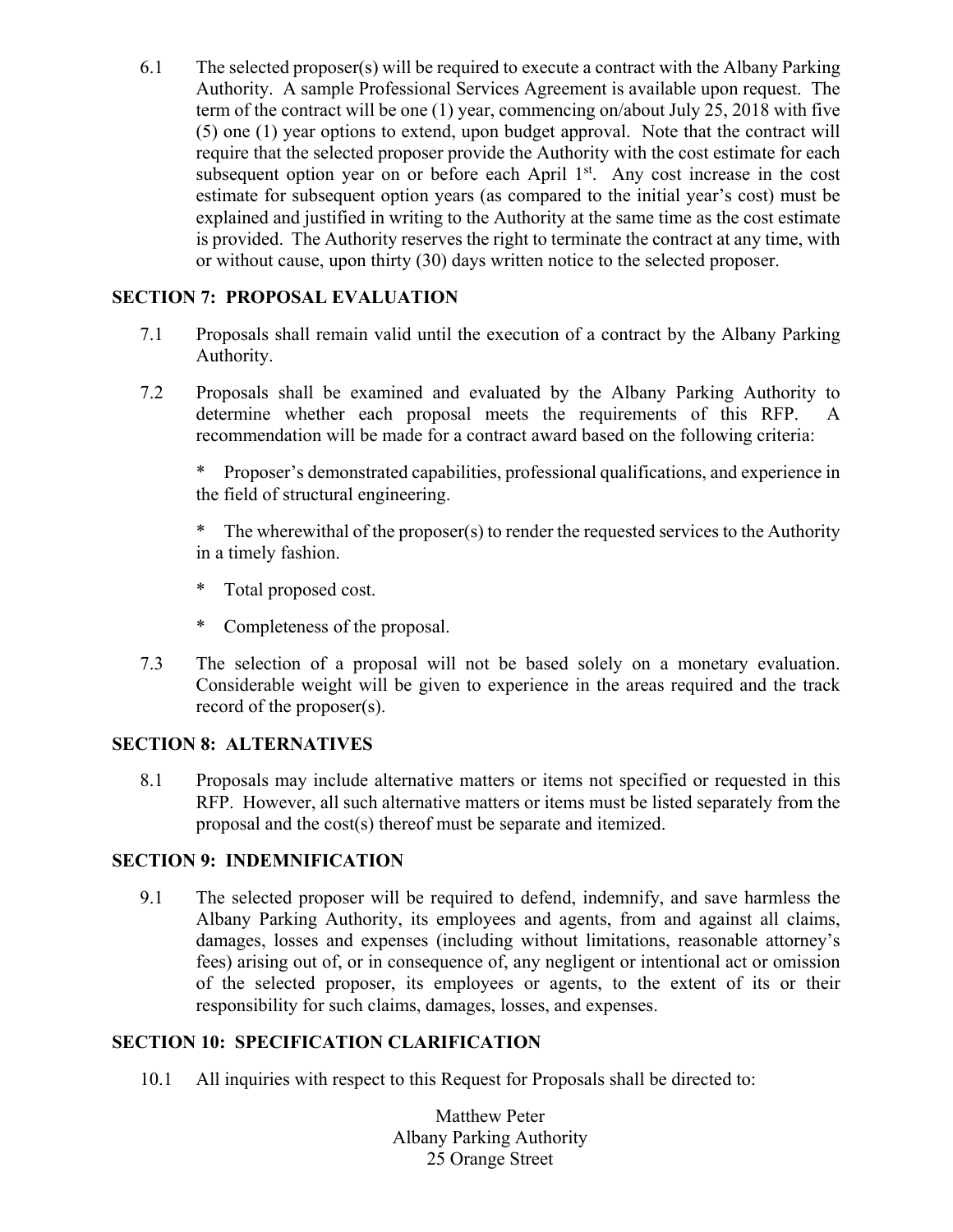Albany, NY 12207-2224 (518) 434-8886 Mpeter@parkalbany.com

If Mr. Peter is unavailable, inquiries and correspondence should be addressed to:

Sean Palladino Albany Parking Authority 25 Orange Street Albany, NY 12207-2224 (518) 434-8886 Spalladino@parkalbany.com

10.2 All questions about the meaning or intent of the specifications shall be submitted in writing to the individual referenced above in Section 10.1. Replies will be issued by Addenda posted on the Authority's website at http://www.parkalbany.com. Questions received less than four (4) business days prior to the date of submission of proposals will not be answered. Only questions answered by formal written Addenda and posted on the Authority's website will be binding. Oral or other interpretations or clarifications will be without legal effect.

#### **SECTION 11: MODIFICATION AND WITHDRAWAL OF PROPOSALS**

- 11.1 Proposals may be modified or withdrawn by an appropriate document duly executed (in the manner that a proposal must be executed) and delivered to the place where proposals are to be submitted at any time prior to the opening of proposals.
- 11.2 If within twenty-four (24) hours after the proposals are opened, any proposer files a duly signed written notice with the Authority and promptly thereafter demonstrates to the reasonable satisfaction of the Authority that there was a material and substantial mistake in the preparation of its proposal, that proposer may withdraw its proposal. Thereafter, that proposer may be disqualified from further proposal on the work.

#### **SECTION 12: INSURANCE AND SECURITY REQUIREMENTS**

- 12.1 The selected proposer will be required to procure and maintain at its own expense the following insurance coverage:
	- (a) **Workers' Compensation and Employer's Liability Insurance:** A policy or policies providing protection for employees in the event of job-related injuries.
	- (b) **General Liability Insurance:** A policy or policies of comprehensive general liability insurance with limits of not less than three million dollars (\$3,000,000) per occurrence.
	- (c) **Errors and Omissions Insurance:** A policy or policies of errors and omissions insurance. Said insurance must be issued by an insurer licensed to do business in the State of New York and must have an A.M. Best rating of not less than "A".
	- (d) **Automobile Liability Insurance:** A policy or policies with limits of not less than one million dollars (\$1,000,000) for each accident because of bodily injury, sickness, or disease, including death at any time, resulting there from, sustained by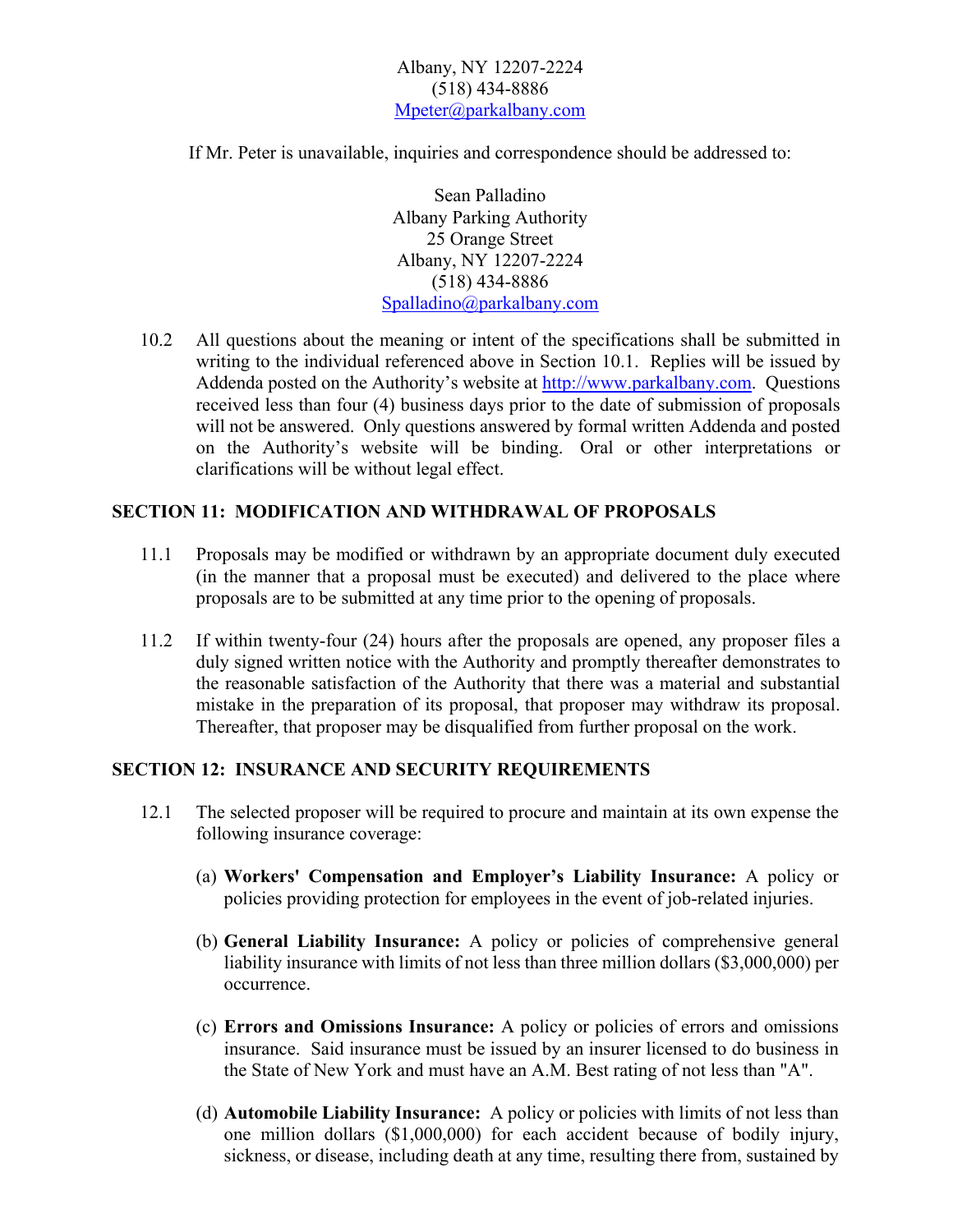any person caused by accident; and a policy or policies with limits of not less than one million dollars (\$1,000,000) for damage because of injury to or destruction of property, including the loss of use thereof, caused by accident and arising out of the ownership, maintenance, or use of any automobiles.

- (e) **Professional Liability Insurance:** A policy or policies with limits of not less than one million dollars (\$1,000,000).
- 12.2 Each policy of insurance required shall be in form and content satisfactory to the Albany Parking Authority, and shall provide that:
	- (a) The Albany Parking Authority is named as an additional named insured on a primary and non-contributing basis.
	- (b) The insurance policies shall not be changed or cancelled until the expiration of thirty (30) days after written notice to the Authority.
	- (c) The insurance policies shall be automatically renewed upon expiration and continued in force unless the Authority is given sixty (60) days written notice to the contrary.
- 12.3 No work shall commence under the contract until the selected proposer has delivered to the Authority or its designee proof of issuance of all policies of insurance required by the Contract to be procured by the selected proposer. If at any time, any of said policies shall be or become unsatisfactory to the Authority, the selected proposer shall promptly obtain a new policy and submit proof of insurance of the same to the Authority for approval. Upon failure of the selected proposer to furnish, deliver, and maintain such insurance as above provided, the contract may, at the election of the Authority, be declared suspended, discontinued or terminated. Failure of the selected proposer to procure and maintain any required insurance shall not relieve the selected proposer from any liability under the contract, nor shall the insurance requirements be constructed to conflict with the obligations of the selected proposer concerning indemnification.

#### **SECTION 13: NON-COLLUSIVE PROPOSAL CERTIFICATE & ACKNOWLEDGMENT**

13.1 Each proposer shall complete and submit with its, his, or her proposal the "Non-Collusive Proposal Certificate" and the "Acknowledgment" found on the two (2) pages that follow this page.

#### **SECTION 14: BIDDER RESPONSIBILITY AND NEW YORK STATE FINANCE LAW §§139-j and 139-k**

14.1 Pursuant to State Finance Law §§139-j and 139-k, this request for proposals ("RFP") includes and imposes certain restrictions on communication between a Authority (Albany Parking Authority and any other government entity) and an Offeror/bidder during the procurement process. An Offeror/bidder is restricted from making contacts from the earliest notice of intent to solicit offers (in this instance, the release of this RFP) through final award and approval of the resultant contract by the Authority ("restricted period") to other than designated staff unless it is a contact that is included among certain statutory exceptions set forth in State Finance Law §139  $j(3)(a)$ . The designated staff members for this RFP, as of the date hereof, are Matt Peter, Executive Director of the Authority, and Sean Palladino, Operations Director of the Authority. Authority employees are also required to obtain certain information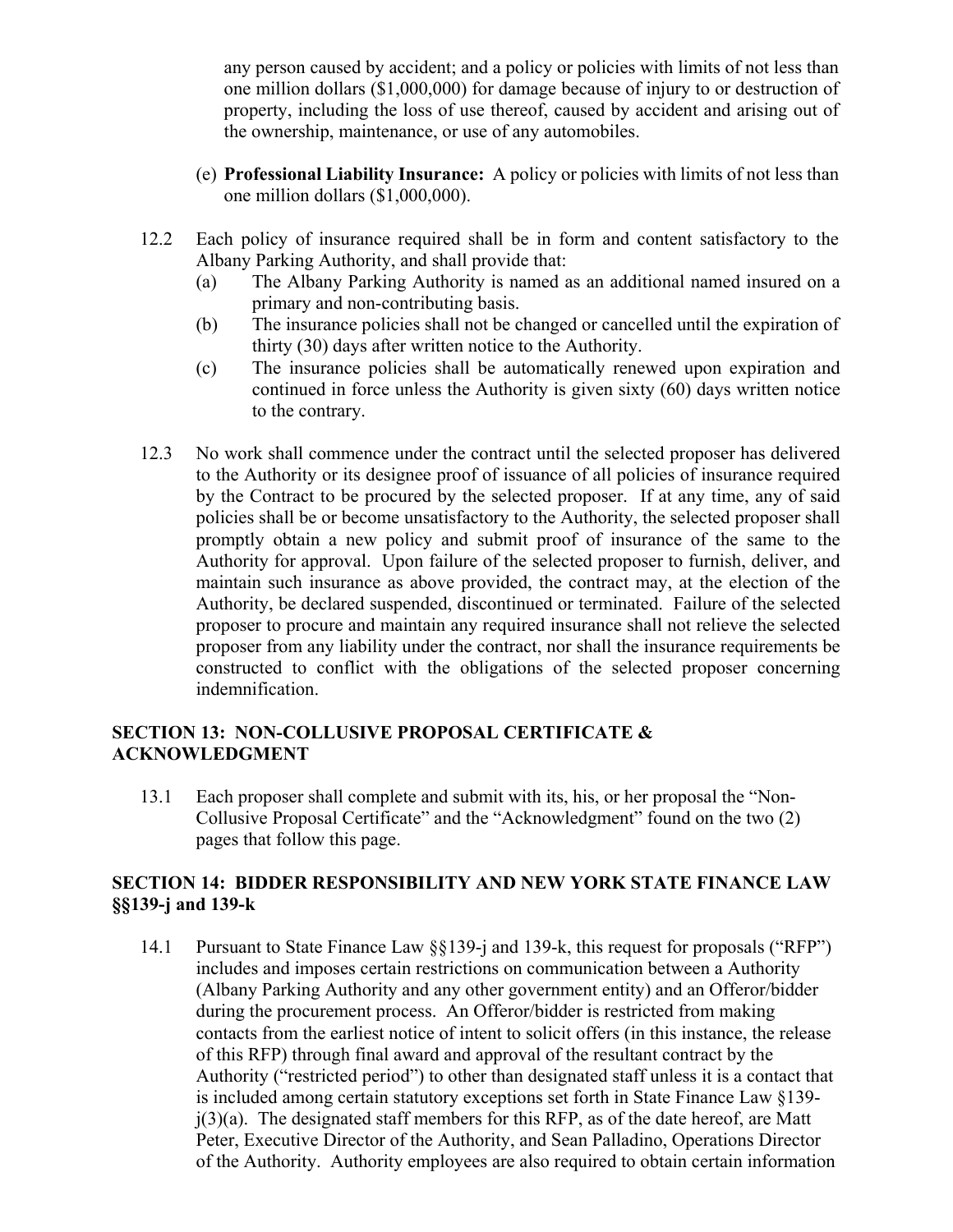when contacted during the restricted period and make a determination of the responsibility of the Offeror/bidder pursuant to these two statutes. Certain findings of non-responsibility can result in rejection for contract award and in the event of two findings within a 4 year period, the Offeror/bidder is debarred from obtaining governmental Procurement Contracts. Additionally, the above law requires certain affirmations to be provided to the Authority by bidders and that certain provisions be contained within any contract/award resulting from this RFP. Specifically, the following forms/information is provided:

- 1. The Authority must obtain from all Offerors the required affirmation of understanding and agreement to comply with procedures on procurement lobbying restrictions regarding permissible Contacts in the restricted period for a procurement contract in accordance with State Finance Law §§139-j and 139-k. The affirmation is attached as Exhibit 1 to this RFP and must be completed and returned to the Authority when submitting a bid.
- 2. The Authority must include a disclosure request regarding prior nonresponsibility determination in accordance with State Finance Law §139-k in its solicitation of proposals or bid documents or specifications or contract documents, as applicable, for procurement contracts. The required form is attached as Exhibit 2 and is to be completed and returned to the Authority when submitting a bid.
- 3. The Authority must obtain from all Offerors a required certification that the information is complete, true and accurate regarding any prior findings of non-responsibility, such as non-responsibility pursuant to State Finance Law §139-j. The Offeror must agree to the certification and provide it to the procuring Government Entity. This certification is attached as Exhibit 3 to this RFP and must be completed and returned to the Authority when submitting a bid.
- 4. New York State Law §139-k(5) provides that every procurement contract award subject to the provisions of State Finance Law §§139-k and 139-j shall contain a provision authorizing the Authority to terminate the contract in the event that the certification is found to be intentionally false or intentionally incomplete. An example of such language is provided below:

 *The Authority reserves the right to terminate this contract in the event it is found that the certification filed by the Offeror in accordance with New York State Law §139-k was intentionally false or intentionally incomplete. Upon such finding, the Authority may exercise its termination right by providing written notification to the Offeror in accordance with the written notification terms of this contract.*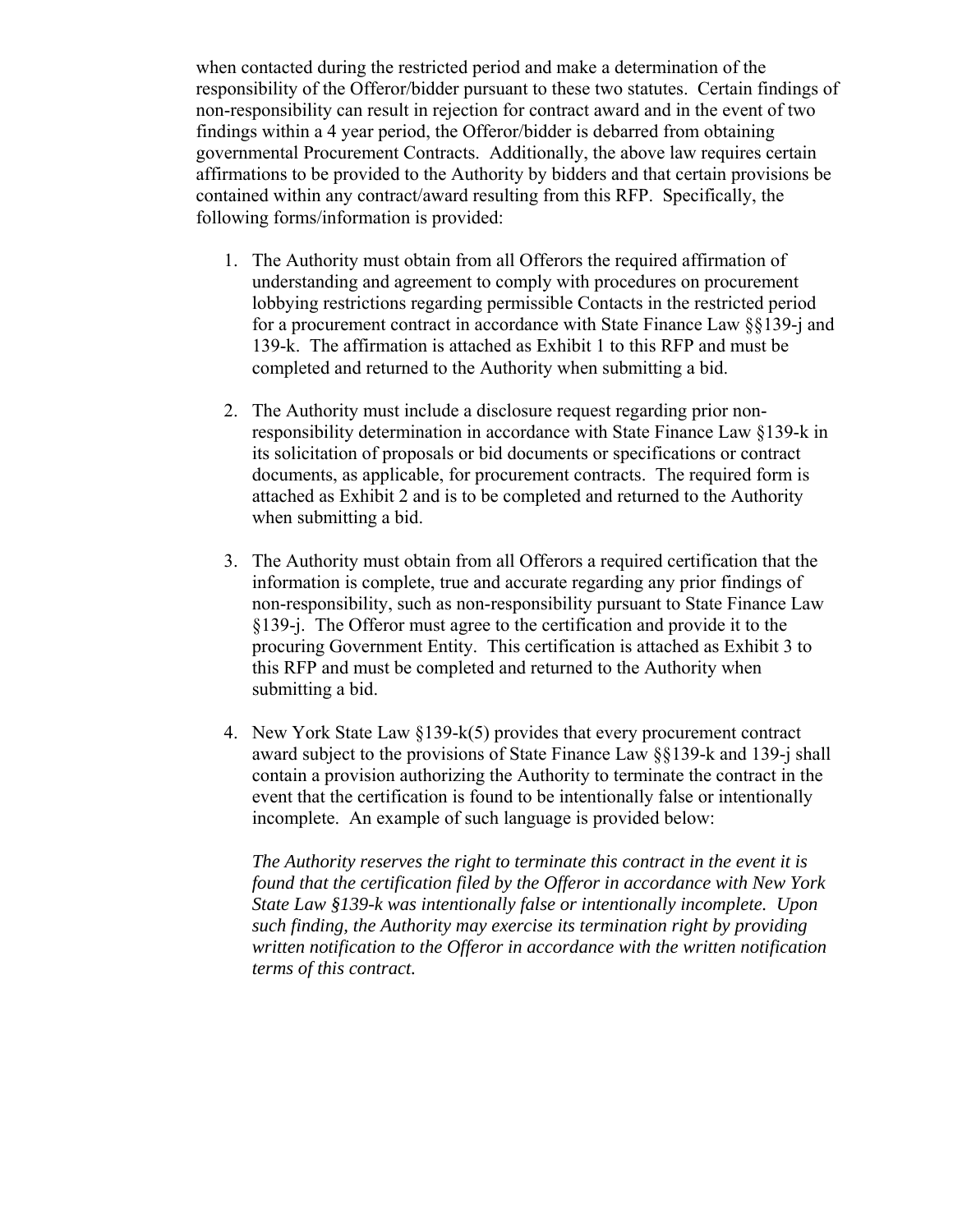#### **NON-COLLUSIVE PROPOSAL CERTIFICATE** PURSUANT TO NEW YORK STATE GENERAL MUNICIPAL LAW SECTION 103-D; and/or NEW YORK STATE GENERAL MUNICIPAL LAW SECTION 103-d

 By submission of this proposal, each proposer and each person signing on behalf of any proposer certifies, and in the case of a joint proposal each party thereto, certifies as to its own organization, under penalty of perjury, that to the best of knowledge and belief:

- (1) The prices in the proposal have been arrived at independently, without collusion, consultation, communication or agreement, for the purpose of restricting competition, as to any matter relating to such prices with any other proposer or with any competitor;
- (2) Unless otherwise required by law, the prices which have been quoted in this proposal have not been knowingly disclosed by the proposer and will not knowingly be disclosed by the proposer prior to the opening, directly or indirectly, to any other proposer or to any competitor; and
- (3) No attempt has been made or will be made by the proposer to induce any other person, partnership or corporation to submit or not to submit a bid for the purpose of restricting competition.

(date) (signature)

(name and title) (printed name and title)

(name of firm)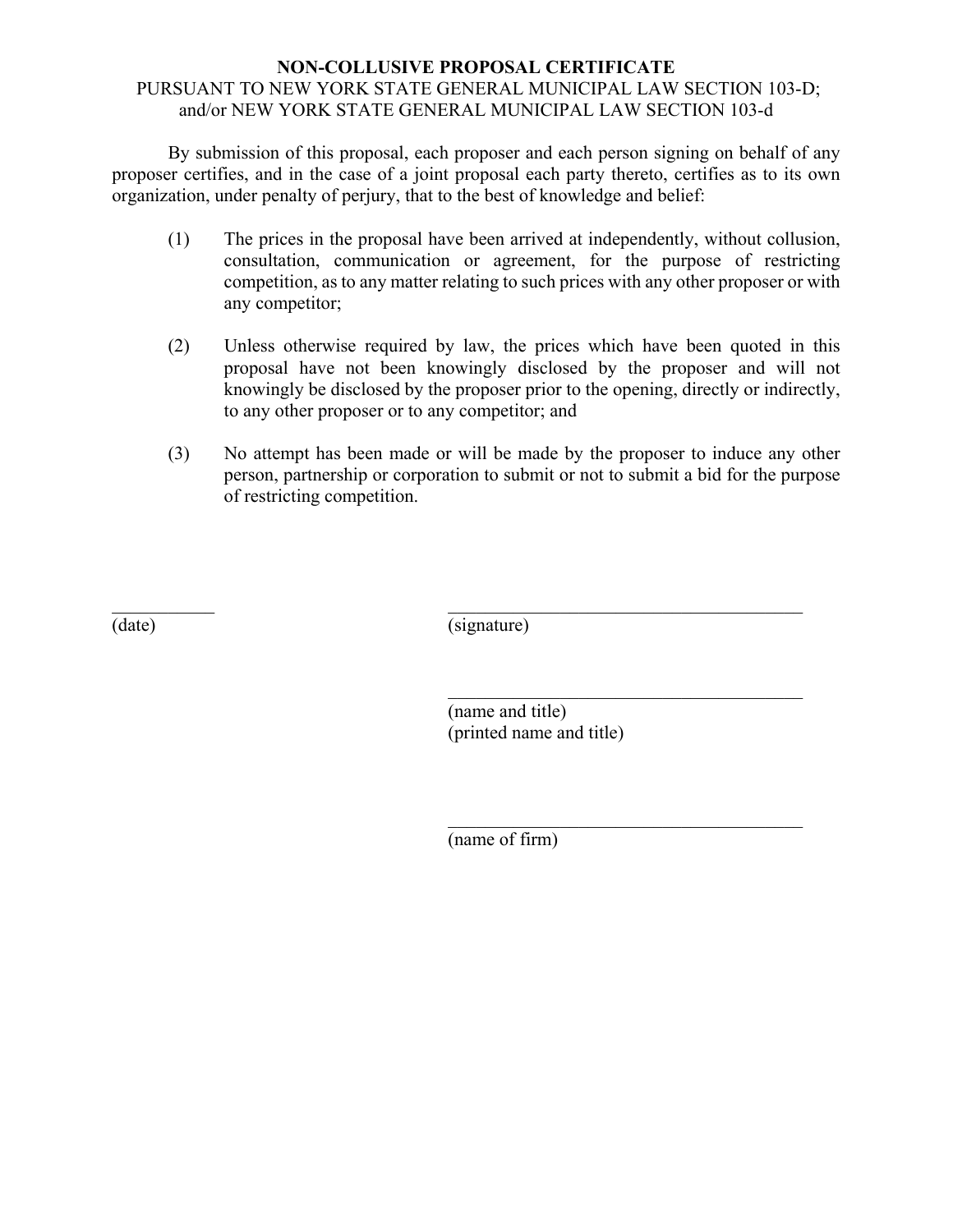#### **ACKNOWLEDGMENT BY PROPOSER**

| If Individual or Individuals:                                                                                                                                                                                                                                                                                                                                                                       |                                                               |  |                                                                                                                                                                     |
|-----------------------------------------------------------------------------------------------------------------------------------------------------------------------------------------------------------------------------------------------------------------------------------------------------------------------------------------------------------------------------------------------------|---------------------------------------------------------------|--|---------------------------------------------------------------------------------------------------------------------------------------------------------------------|
| STATE OF COUNTY OF                                                                                                                                                                                                                                                                                                                                                                                  | SS.                                                           |  |                                                                                                                                                                     |
|                                                                                                                                                                                                                                                                                                                                                                                                     |                                                               |  | On this ___________ day of _____________, 2018, before me personally appeared<br>to me known and known to me to be the same person(s) described in and who executed |
| the within instrument, and he/she/they severally acknowledged to me that he/she/they executed the same.                                                                                                                                                                                                                                                                                             |                                                               |  |                                                                                                                                                                     |
|                                                                                                                                                                                                                                                                                                                                                                                                     | Notary Public, State of<br>Qualified in<br>Commission Expires |  |                                                                                                                                                                     |
| If Corporation:                                                                                                                                                                                                                                                                                                                                                                                     |                                                               |  |                                                                                                                                                                     |
|                                                                                                                                                                                                                                                                                                                                                                                                     | SS.                                                           |  |                                                                                                                                                                     |
| On this day of the known, who, being by me sworn, did say that he/she is the (give title)<br>which executed the above instrument; that he/she knows the seal of the corporation, and that the seal affixed to the<br>instrument is such corporate seal; that it was so affixed by order of the board of directors of the corporation, and that<br>he/she signed his/her name thereto by like order. |                                                               |  |                                                                                                                                                                     |
|                                                                                                                                                                                                                                                                                                                                                                                                     | Notary Public, State of<br>Qualified in<br>Commission Expires |  |                                                                                                                                                                     |
| If Partnership:                                                                                                                                                                                                                                                                                                                                                                                     |                                                               |  |                                                                                                                                                                     |
| STATE OF COUNTY OF                                                                                                                                                                                                                                                                                                                                                                                  | SS.                                                           |  |                                                                                                                                                                     |
| the authority to sign the same, and acknowledged that he/she executed the same as the act and deed of said partnership.                                                                                                                                                                                                                                                                             |                                                               |  | On this __________ day of ______________, 2018, before me personally came<br>, to me known to be the individual who executed the foregoing, and who, being          |
|                                                                                                                                                                                                                                                                                                                                                                                                     |                                                               |  |                                                                                                                                                                     |

| Notary Public, State of   |  |
|---------------------------|--|
| Oualified in              |  |
| <b>Commission Expires</b> |  |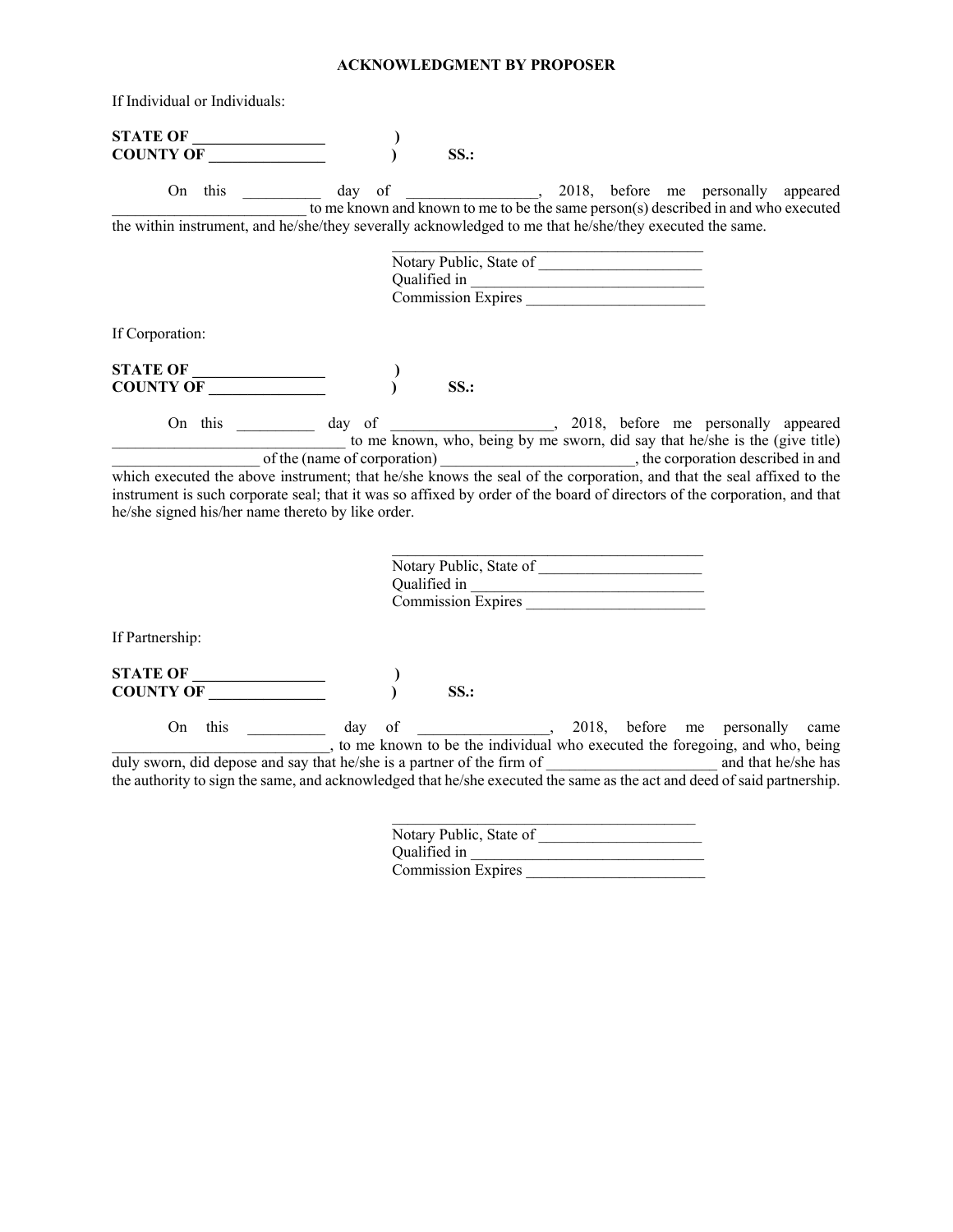## **Exhibit 1**

'n

| Offeror affirms that it understands and agrees to comply with the procedures of the APA relative<br>to permissible Contacts as required by State Finance Law $\S$ 139-j (3) and $\S$ 139-j (6) (b). |       |
|-----------------------------------------------------------------------------------------------------------------------------------------------------------------------------------------------------|-------|
| By: $\qquad \qquad$                                                                                                                                                                                 | Date: |
| Name:                                                                                                                                                                                               |       |
|                                                                                                                                                                                                     |       |
|                                                                                                                                                                                                     |       |
|                                                                                                                                                                                                     |       |
|                                                                                                                                                                                                     |       |
|                                                                                                                                                                                                     |       |
|                                                                                                                                                                                                     |       |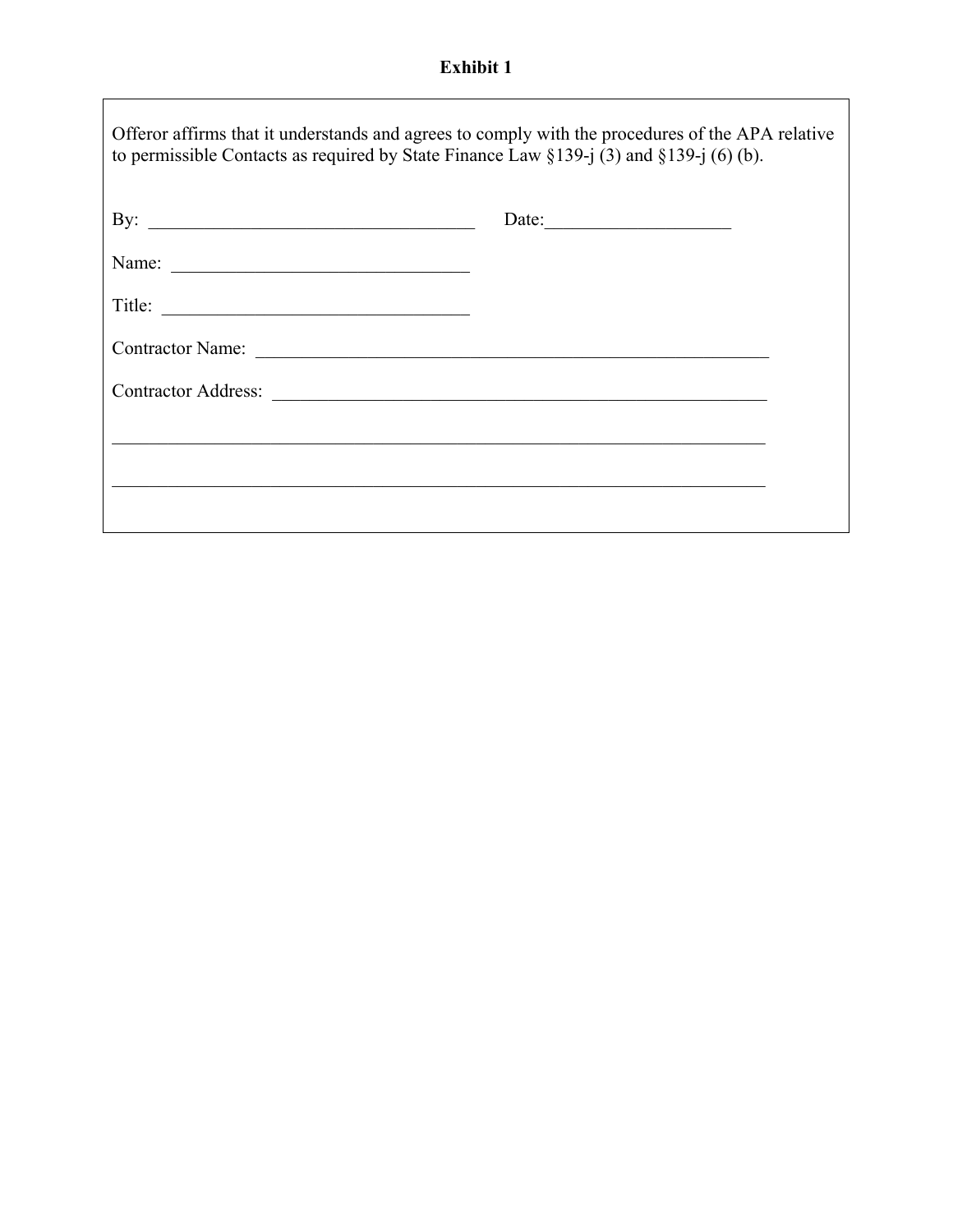#### **Exhibit 2**

## **Offeror Disclosure of Prior Non-Responsibility Determinations**

Name of Individual or Entity Seeking to Enter into the Procurement Contract:

Address:  $\mathcal{L}_\text{max} = \mathcal{L}_\text{max} = \mathcal{L}_\text{max} = \mathcal{L}_\text{max} = \mathcal{L}_\text{max} = \mathcal{L}_\text{max} = \mathcal{L}_\text{max} = \mathcal{L}_\text{max} = \mathcal{L}_\text{max} = \mathcal{L}_\text{max} = \mathcal{L}_\text{max} = \mathcal{L}_\text{max} = \mathcal{L}_\text{max} = \mathcal{L}_\text{max} = \mathcal{L}_\text{max} = \mathcal{L}_\text{max} = \mathcal{L}_\text{max} = \mathcal{L}_\text{max} = \mathcal{$ Name and Title of Person Submitting this Form: \_\_\_\_\_\_\_\_\_\_\_\_\_\_\_\_\_\_\_\_\_\_\_\_\_\_\_\_\_\_\_\_\_ Date: 1. Has any Governmental Entity made a finding of non-responsibility regarding the individual or entity seeking to enter into the Procurement Contract in the previous four years? (Please circle): No Yes If yes, please answer the next questions: 2. Was the basis for the finding of non-responsibility due to a violation of State Finance Law §139-j (Please circle): No Yes 3. Was the basis for the finding of non-responsibility due to the intentional provision of false or incomplete information to a Governmental Entity? (Please circle): No Yes 4. If you answered yes to any of the above questions, please provide details regarding the finding of nonresponsibility below. Governmental Entity: **Example 2018** Date of Finding of Non-responsibility: \_\_\_\_\_\_\_\_\_\_\_\_\_\_\_\_\_\_\_\_\_\_\_\_\_\_\_\_\_\_\_\_\_\_\_\_\_\_\_\_\_\_\_\_\_\_ Basis of Finding of Non-Responsibility: \_\_\_\_\_\_\_\_\_\_\_\_\_\_\_\_\_\_\_\_\_\_\_\_\_\_\_\_\_\_\_\_\_\_\_\_\_\_\_\_\_\_\_\_\_  $\_$  , and the set of the set of the set of the set of the set of the set of the set of the set of the set of the set of the set of the set of the set of the set of the set of the set of the set of the set of the set of th  $\_$  , and the set of the set of the set of the set of the set of the set of the set of the set of the set of the set of the set of the set of the set of the set of the set of the set of the set of the set of the set of th  $\_$  , and the set of the set of the set of the set of the set of the set of the set of the set of the set of the set of the set of the set of the set of the set of the set of the set of the set of the set of the set of th  $\_$  , and the set of the set of the set of the set of the set of the set of the set of the set of the set of the set of the set of the set of the set of the set of the set of the set of the set of the set of the set of th \_\_\_\_\_\_\_\_\_\_\_\_\_\_\_\_\_\_\_\_\_\_\_\_\_\_\_\_\_\_\_\_\_\_\_\_\_\_\_\_\_\_\_\_\_\_\_\_\_\_\_\_\_\_\_\_\_\_\_\_\_\_\_\_\_\_\_\_\_\_\_\_\_\_\_\_\_  $\_$  , and the set of the set of the set of the set of the set of the set of the set of the set of the set of the set of the set of the set of the set of the set of the set of the set of the set of the set of the set of th  $\_$  , and the set of the set of the set of the set of the set of the set of the set of the set of the set of the set of the set of the set of the set of the set of the set of the set of the set of the set of the set of th (Add additional pages as necessary) 5. Has any Governmental Entity or other governmental agency terminated or withheld a Procurement Contract with the above-named individual or entity due to the intentional provision of false or incomplete information? (Please circle): No Yes 6. If yes, please provide details below. Governmental Entity: \_\_\_\_\_\_\_\_\_\_\_\_\_\_\_\_\_\_\_\_\_\_\_\_\_\_\_\_\_\_\_\_\_\_\_\_\_\_\_\_\_\_\_\_\_\_ Date of Termination or Withholding of Contract: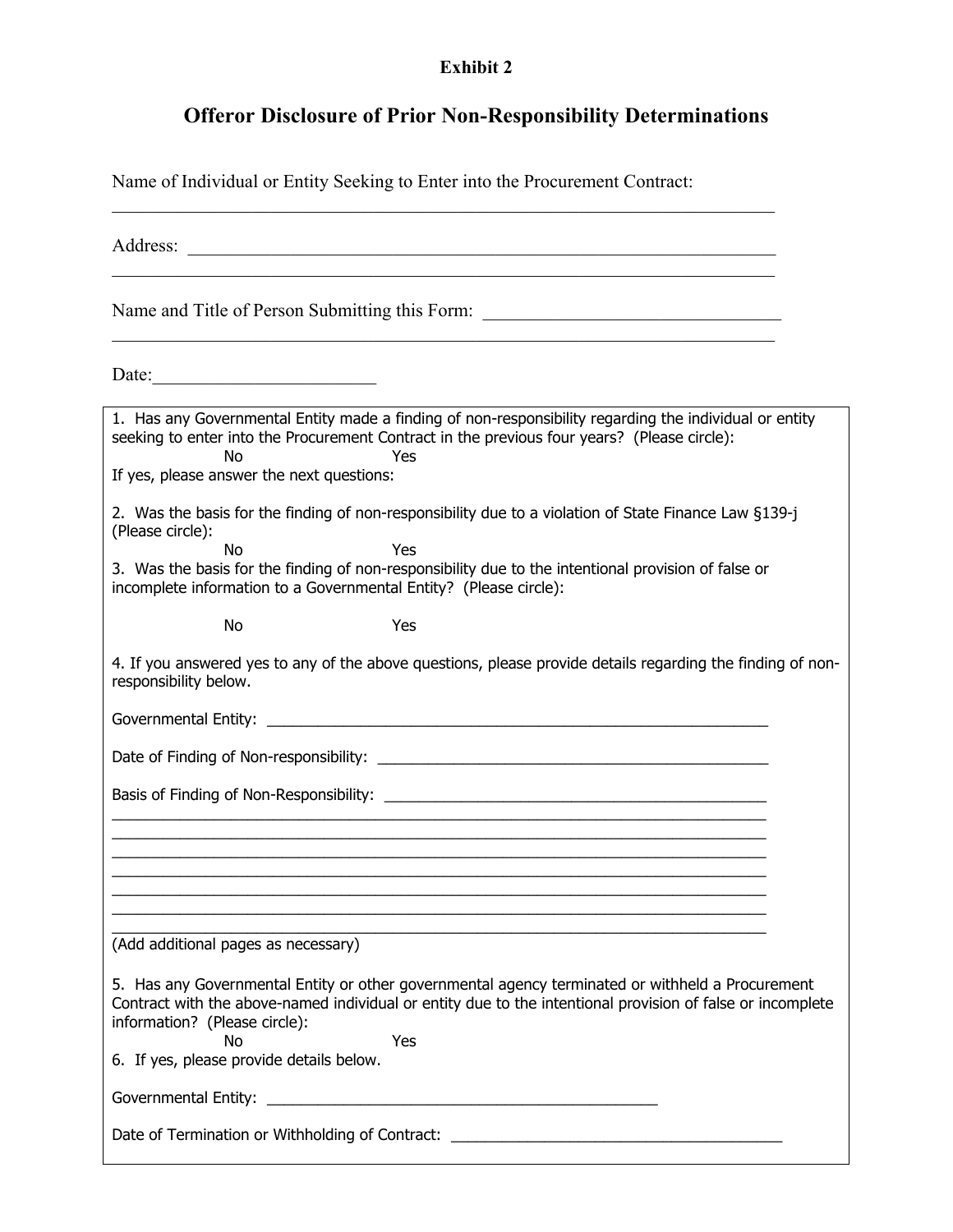| Basis of Termination or Withholding:                                              | <u> 1989 - Johann Stein, fransk politiker (d. 1989)</u>                                                                                   |
|-----------------------------------------------------------------------------------|-------------------------------------------------------------------------------------------------------------------------------------------|
|                                                                                   |                                                                                                                                           |
|                                                                                   |                                                                                                                                           |
|                                                                                   |                                                                                                                                           |
|                                                                                   |                                                                                                                                           |
| (Add additional pages as necessary)                                               |                                                                                                                                           |
| accurate.                                                                         | Offeror certifies that all information provided to the Governmental Entity with respect to State Finance Law §139-k is complete, true and |
| $\rm By:$<br><u> 1989 - Johann Barn, mars ar breist fan de Amerikaanske komme</u> | Date:                                                                                                                                     |
| Signature                                                                         |                                                                                                                                           |
|                                                                                   |                                                                                                                                           |
|                                                                                   |                                                                                                                                           |